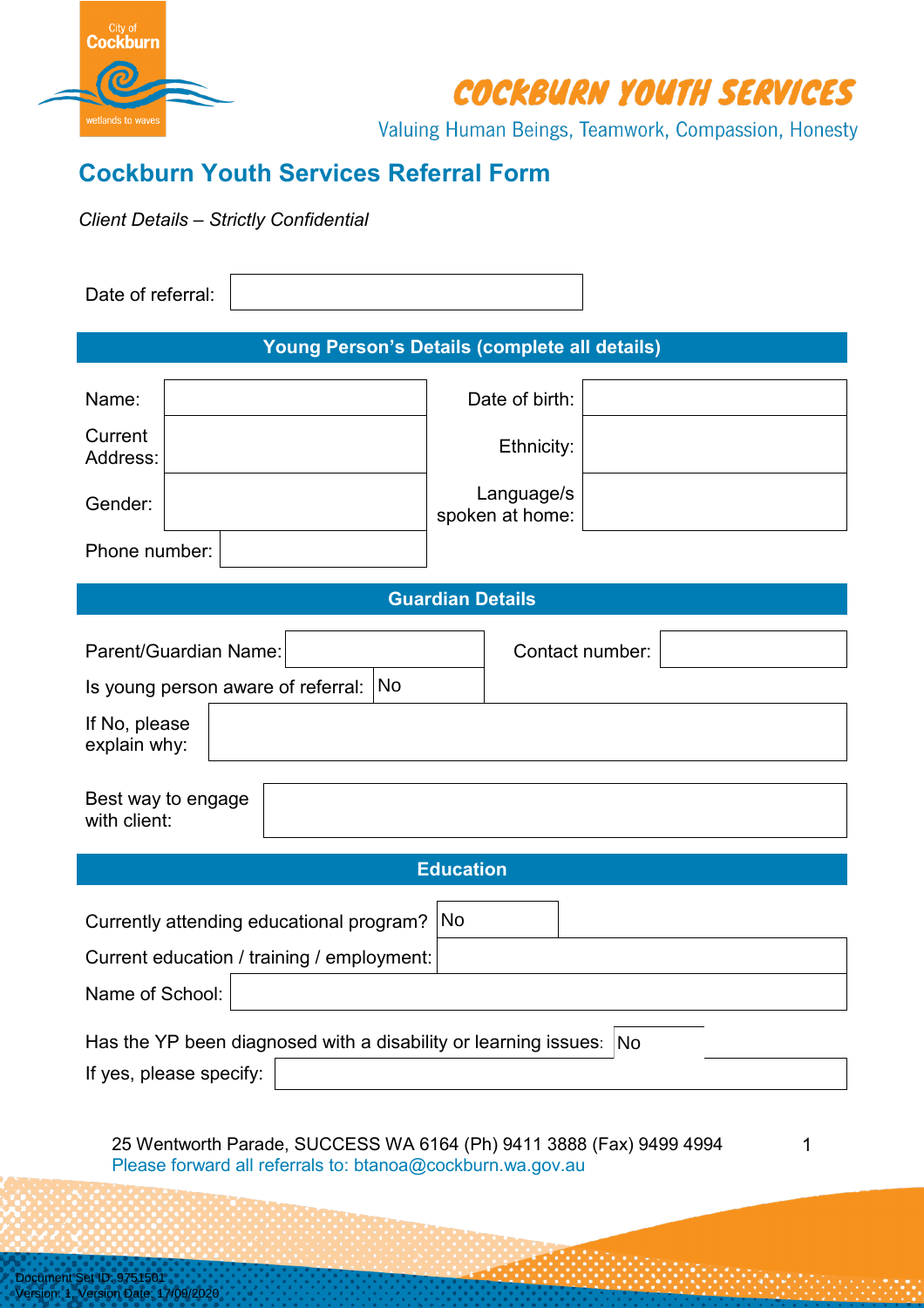

COCKBURN YOUTH SERVICES

Valuing Human Beings, Teamwork, Compassion, Honesty

# **Cockburn Youth Services Referral Form**

#### **Young person's needs / presenting issues**

|                                                 | <b>Comments</b> |  |
|-------------------------------------------------|-----------------|--|
| Family Conflict No                              |                 |  |
| <b>Relationship Conflict</b><br>(non-family)    | <b>No</b>       |  |
| <b>Conflict with Police/</b><br><b>Security</b> | No              |  |
| Accommodation/<br>homelessness                  | <b>No</b>       |  |
| Self-Harm / Suicide   No                        |                 |  |
| Domestic Violence No                            |                 |  |
| Abuse (other than<br>DV)                        | <b>No</b>       |  |
| Substance abuse   No                            |                 |  |
| Truancy No                                      |                 |  |
| <b>Anger / Violent</b><br>behaviour             | <b>No</b>       |  |
| Poor Self Esteem No                             |                 |  |
| <b>Motivation / General</b><br><b>Attitude</b>  | No              |  |
| <b>Need for social</b><br>contact               | <b>No</b>       |  |
| Other                                           |                 |  |

25 Wentworth Parade, SUCCESS WA 6164 (Ph) 9411 3888 (Fax) 9499 4994 Please forward all referrals to: btanoa@cockburn.wa.gov.au